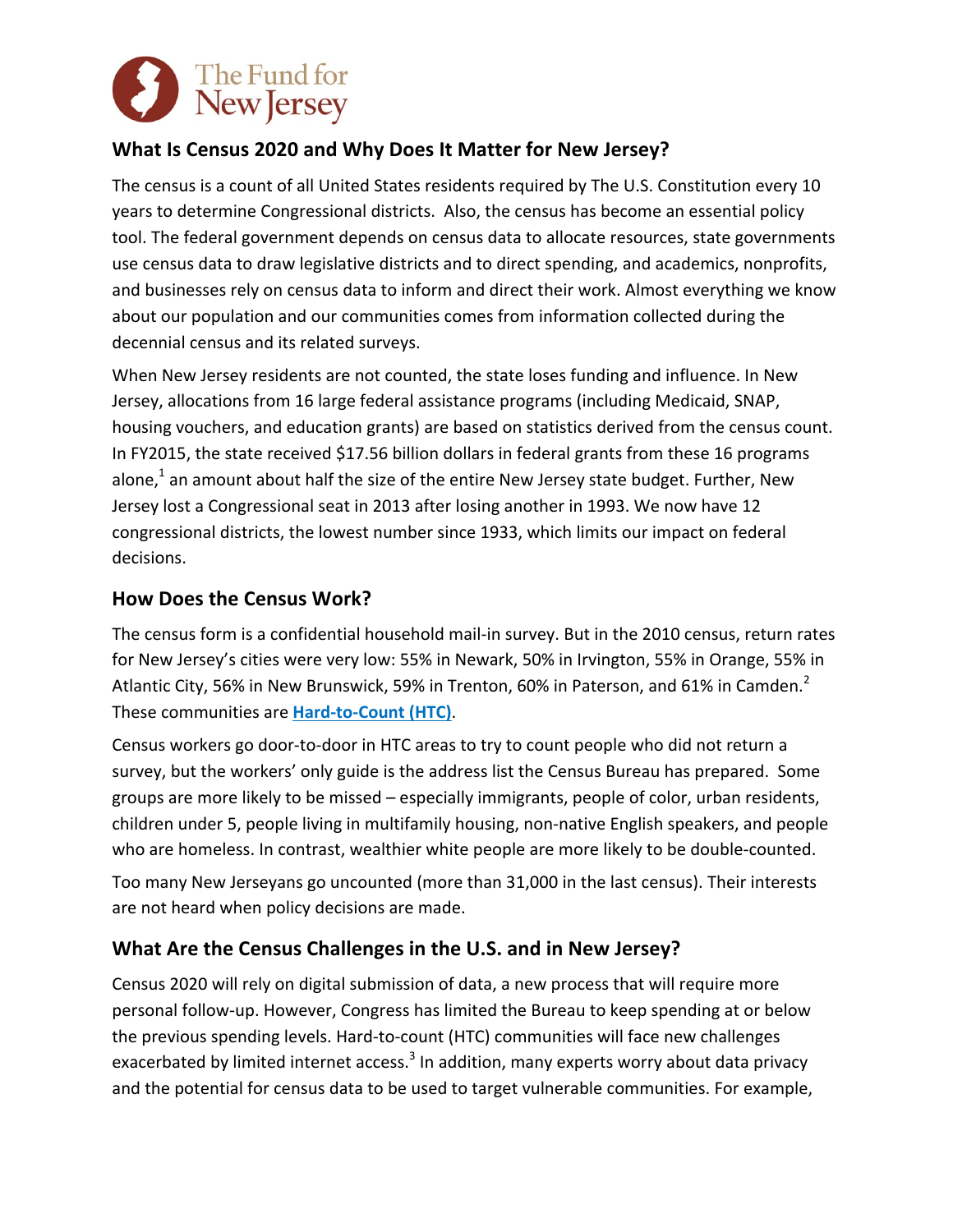there have been proposals to include questions related to citizenship and immigration status, which would threaten the integrity of the census. The result would be a dangerously politicized census *and* an inaccurate count, both of which would skew any subsequent congressional and state redistricting and resource allocation.

Unlike in 2010, New Jersey needs to form a public Complete Count Committee to work with the Census Bureau. The state's 2010 effort was largely internal with no specific state budget allocation, and New Jersey's overall mail-in rate for census questionnaires actually fell to 74% in 2010 from 76% in 2000. 

Based on analysis of previous census participation rates, 2020 HTC areas will include Newark, Paterson, Trenton, Camden, Atlantic City, Jersey City, and other urban areas. <sup>4</sup> Targeted and strategic outreach is necessary.

### **How Can We Improve the Census Count in New Jersey?**

The first opportunity is to elevate state leadership. Governor-elect Murphy needs to prioritize a complete count in 2020 and allocate appropriate state resources. The return on investment is likely to be high. For example, California estimates that its \$2 million investment in community address canvassing alone will yield at least \$100 million in annual federal contributions.<sup>5</sup> Other elected officials should join the charge, and they may be persuaded when they learn the consequences of a good count for their district/municipality.

New Jersey should **form a Complete Count Committee** that includes stakeholders from government as well as leaders from business, education, philanthropy, and nonprofits. In support, cultivate partnerships with business groups and faith-based organizations, in addition to traditional civil rights groups, to convey that the census is about counting *everybody*. Help businesses see how the census provides good, accessible data to determine market opportunities and to forecast demand.

Provide support to governments that **participate in the Bureau's Local Update of Census Addresses program** (LUCA). Although nine of New Jersey's 21 counties are not participating (including populous Hudson and Camden counties), many of the state's HTC urban areas did sign up for LUCA.<sup>6</sup> To ensure that governments that registered for LUCA can provide updated address lists within the six-month deadline, technical assistance should be supported.

Experts agree that the primary outreach **focus should be on HTC communities**, and local leadership is essential. A more complete count cannot be achieved by people who do not know the community or its residents. Local leaders need to be supported with (1) data analyses and mapping to understand HTC target areas; (2) local HTC task forces that represent the diversity of the community; (3) strategic messaging that is community-specific and can be accessed via traditional and social media; (4) training and jobs for local people to help complete the count; and (5) creation of "Get Counted" assistance centers at neighborhood sites. For HTC